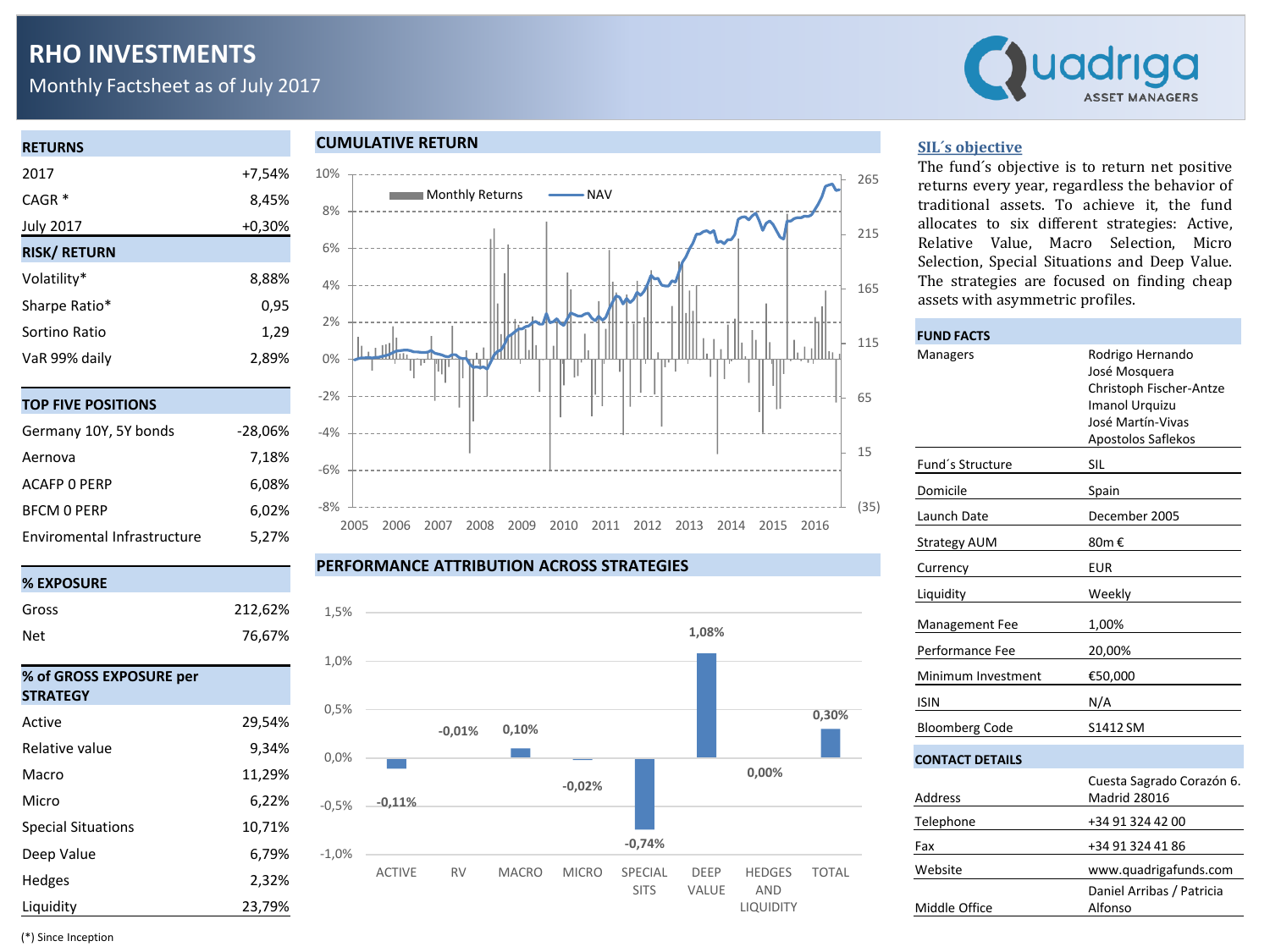| <b>MONTHLY RETURNS</b> |          |          |          |          |          |          |          |          |          |          |          |          |           |                   |        |
|------------------------|----------|----------|----------|----------|----------|----------|----------|----------|----------|----------|----------|----------|-----------|-------------------|--------|
|                        | Jan      | Feb      | Mar      | Apr      | May      | Jun      | Jul      | Aug      | Sep      | Oct      | Nov      | Dec      | Year      | <b>Volatility</b> | Sharpe |
| 2006                   | 1,22%    | 0,73%    | 0,00%    | 0,42%    | $-0.59%$ | 0,63%    | 0,07%    | 0.77%    | 0,82%    | 0,89%    | 1,78%    | 1,17%    | 8,17%     | 2,17%             | 2,03   |
| 2007                   | 0,31%    | 0,35%    | 0,27%    | $-0.61%$ | $-1,01%$ | 0,06%    | $-0,33%$ | $-0.18%$ | 0,38%    | 1,27%    | $-2,23%$ | $-0.66%$ | $-2,41%$  | 3,05%             |        |
| 2008                   | $-0.81%$ | $-1,25%$ | $-0.41%$ | 1,82%    | 0,05%    | $-2,60%$ | $-1,01%$ | 0,48%    | $-5,08%$ | $-3,34%$ | 0,36%    | $-0,53%$ | $-11,82%$ | 6,47%             |        |
| 2009                   | 0,65%    | $-2,00%$ | 6,52%    | 7,09%    | 3,03%    | 1,38%    | 4,66%    | 6,22%    | 1,41%    | 2,18%    | 1,87%    | 0,05%    | 37,98%    | 9,79%             | 3,88   |
| 2010                   | 1,63%    | 0,51%    | 2,32%    | 0,77%    | $-1,75%$ | $-0,05%$ | 7,45%    | $-6,03%$ | 0,73%    | 2,06%    | $-3,13%$ | $-1,41%$ | 2,52%     | 11,42%            | 0,22   |
| 2011                   | 4,70%    | 3,80%    | $-0.98%$ | $-0.89%$ | $-0.16%$ | 1,38%    | 0,50%    | $-3,08%$ | $-1,90%$ | 3,15%    | $-2,52%$ | 1,66%    | 5,44%     | 8,73%             | 0,62   |
| 2012                   | 5,92%    | 4,21%    | 3,62%    | $-0.68%$ | $-4,10%$ | 3,51%    | $-2,57%$ | 1,93%    | 4,24%    | $-1,80%$ | 2,28%    | 4,11%    | 22,07%    | 11,13%            | 1,98   |
| 2013                   | 4,81%    | $-1,89%$ | 0,39%    | $-3,62%$ | $-0.42%$ | $-0.16%$ | 2,89%    | $-0.66%$ | 5,30%    | 5,17%    | 2,52%    | 3,72%    | 19,05%    | 10,28%            | 1,85   |
| 2014                   | 2,62%    | 4,00%    | $-0.02%$ | 1,14%    | 0,31%    | $-0.94%$ | 1,10%    | $-5,12%$ | 0,56%    | $-1,06%$ | 1,89%    | $-0,10%$ | 4,19%     | 7,81%             | 0,54   |
| 2015                   | 2,20%    | 6,55%    | 0,91%    | 0,16%    | $-1,26%$ | 1,58%    | 1,06%    | $-2,85%$ | $-3,98%$ | 3,02%    | 0,93%    | $-1,43%$ | 6,66%     | 9,67%             | 0,69   |
| 2016                   | $-2,68%$ | $-2,63%$ | $-0,79%$ | 7,87%    | $-0.09%$ | 1,07%    | 0,37%    | $-0.09%$ | 0,70%    | $-0,18%$ | 0,59%    | 2,28%    | 6,22%     | 9,37%             | 0,66   |
| 2017                   | 2,06%    | 2,85%    | 3,71%    | 0,43%    | 0,38%    | $-2,32%$ | 0,30%    |          |          |          |          |          | 7,54%     |                   |        |

## **COMPARATIVE RISK/RETURN**

|                            |         | <b>RETURNS (CAGR)</b> |                 | <b>VOLATILITY</b> |        |                 |  |  |
|----------------------------|---------|-----------------------|-----------------|-------------------|--------|-----------------|--|--|
|                            | 5 vears | 3 vear                | Since Inception | 5 years           | 3 year | Since Inception |  |  |
| <b>RHO Investments</b>     | 10,92%  | 5,40%                 | 8.45%           | 8,86%             | 8,86%  | 8,88%           |  |  |
| Stoxx 600                  | 7,65%   | 3.99%                 | 1,72%           | 11.21%            | 12.96% | 14,66%          |  |  |
| <b>Iboxx EUR Corporate</b> | 4.12%   | 2.71%                 | 4.00%           | 2,81%             | 2.85%  | 3,97%           |  |  |

## **RISK CONCENTRATION AND DISTRIBUTION METRICS**



**Number of Positions per Strategy**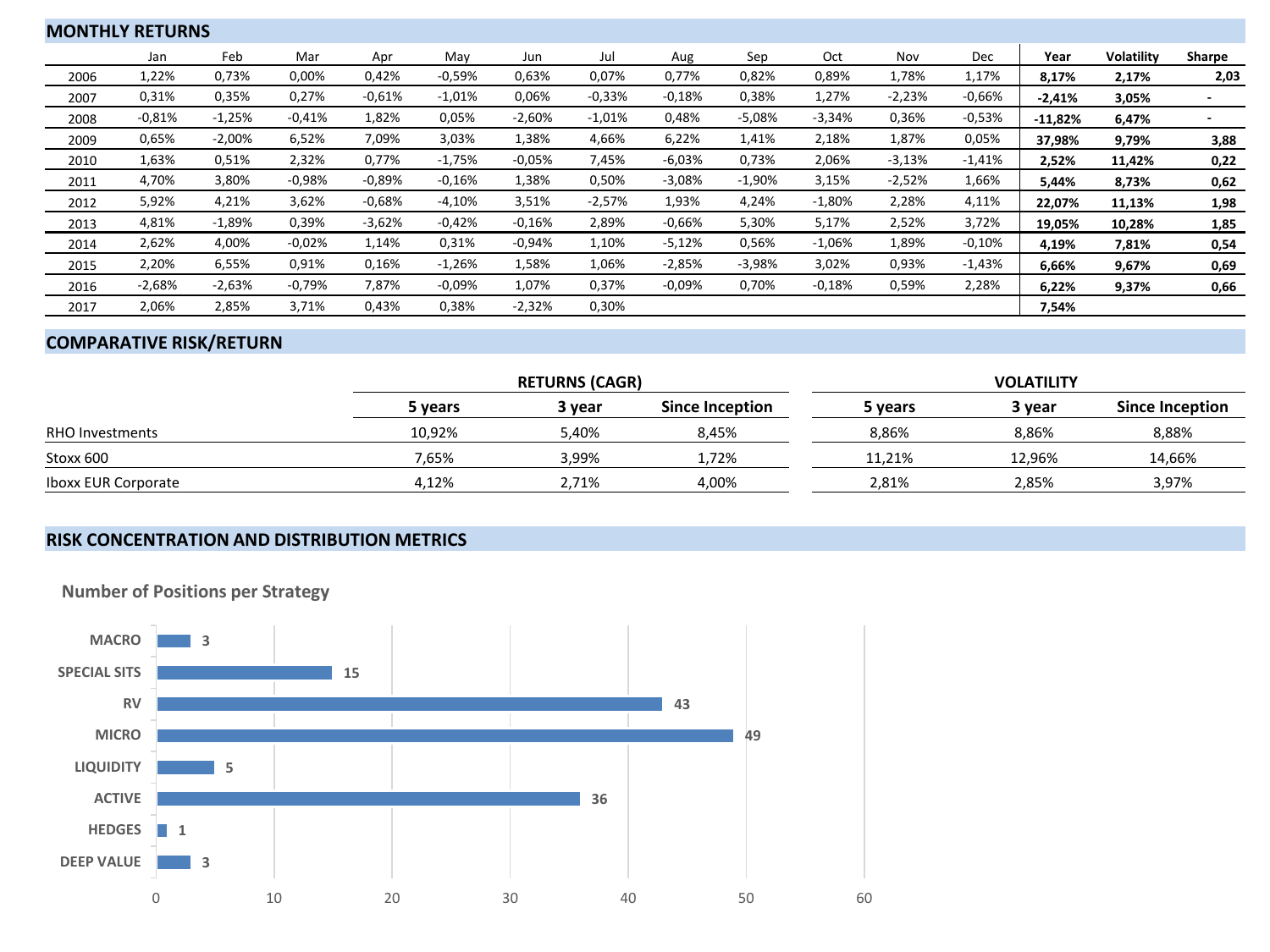## **RISK CONCENTRATION AND DISTRIBUTION METRICS (2)**



## **Net Notional Exposure By Country**





**Gross Notional Exposure By Asset Class**



## **Gross Notional Exposure by Sector**

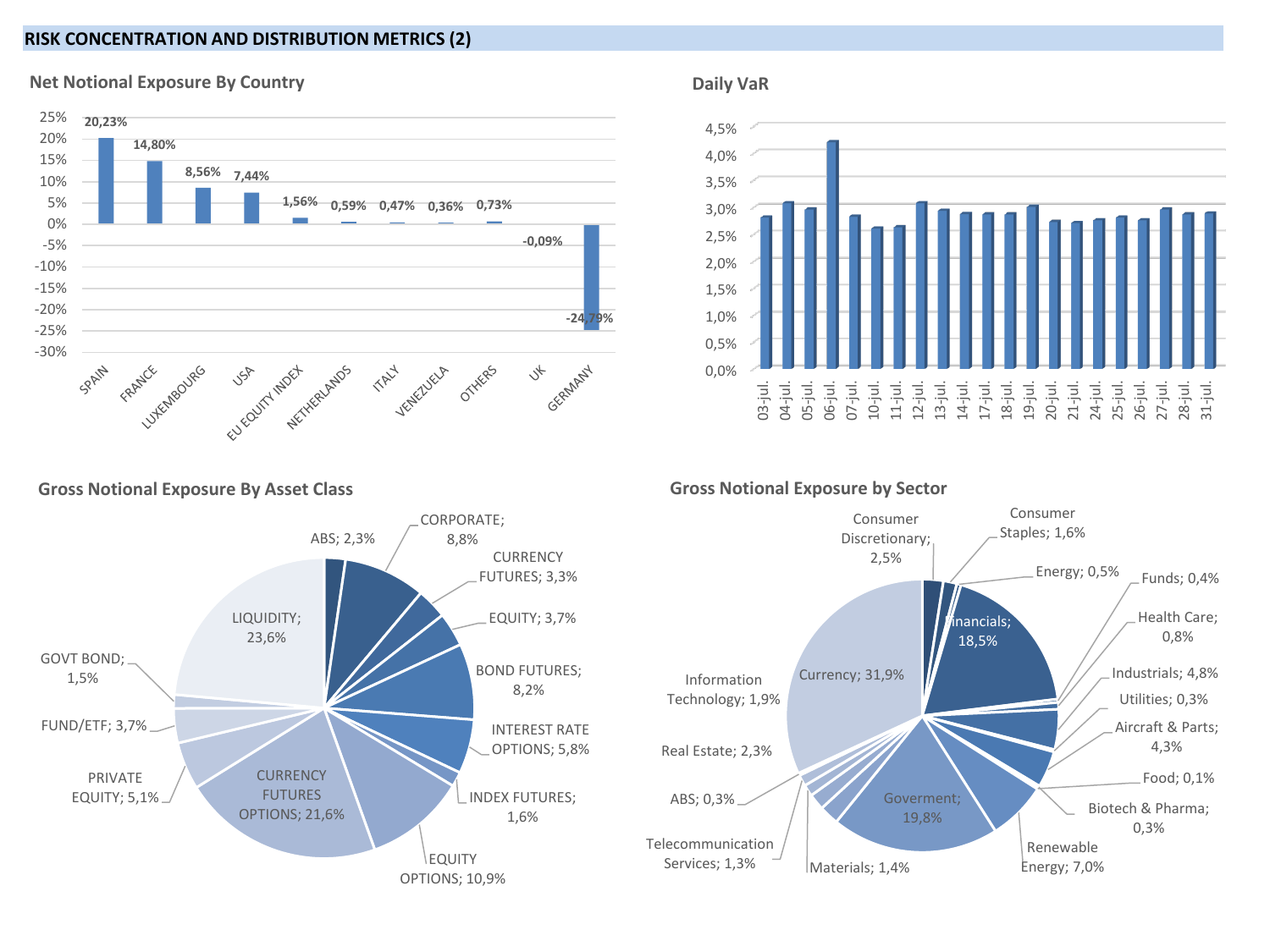### **MARKET BACKDROP**

- European stocks ground higher in July (Euro Stoxx 50 +0.22%) shrugging off headwinds such as a substantial move higher in EURUSD, and a renewed debate in the market about ECB QE tapering. US equities were unfazed by the political chaos in the White House and the inability of the Trump administration to pass legislation, climbing higher throughout the month (S&P 500 +1.93%) helped by a weaker USD.
- After having unleashed a lot of bearish sentiment in the EGB market with his Sintra speech in June, ECB President Mario Draghi struck a more balanced tone during the governing council meeting on July 20<sup>th</sup>. He did his best to push back any announcement on the future of ECB QE till potentially October, while not making any changes to the prevalent language in the policy statement. Bunds rose throughout the month to 0.543% in the 10yr point of the curve (+7.6 bps), while periphery vs. core spreads compressed, as dictated by the usual positive technicals of the of the complacent summer carry trade (10yr BTPS -6.4 bps).
- US Treasuries closed July virtually unchanged at 2.294% (-0.9 bps) after a volatile month, which saw the Fed reiterate their message after their meeting on July 26<sup>th</sup> that the beginning of the implementation of the balance sheet roll-off framework was near. The market seemingly shrugged off this removal of accommodative monetary policy, deeming the net change in future purchases as too small to have a material impact on the trajectory of yields. The USD kept on losing ground against most of its major peers as the market-implied odds of further rate hikes for this year diminished materially.
- Whilst the trajectory of monetary policy and rate differentials had been dominating short-term EURUSD moves, it seems that politics have taken over as the major force moving EURUSD higher these days. At the start of 2017 it was European political risks that used to depress EURUSD valuations, it seems now the tables have turned and is the political chaos in Washington that has pushed EURUSD +3.37% higher in July. The dollar index has lost -2.89% in the same time frame.
- Commodities saw a decent turnaround in momentum as oil rebounded from levels below 45 USD in the beginning of July to levels above 50 USD, closing the month with gains of +8.38%. Substantial gains in other commodities such as copper, and rumours about potential further supply cuts in the Middle East have contributed to this move. Now from a macro perspective the market will face the conundrum of ascertaining which development will have a larger impact on inflation readings in the Eurozone: the inflationary pressures arising from stronger commodity prices or the deflationary impact of a quickly rising EUR.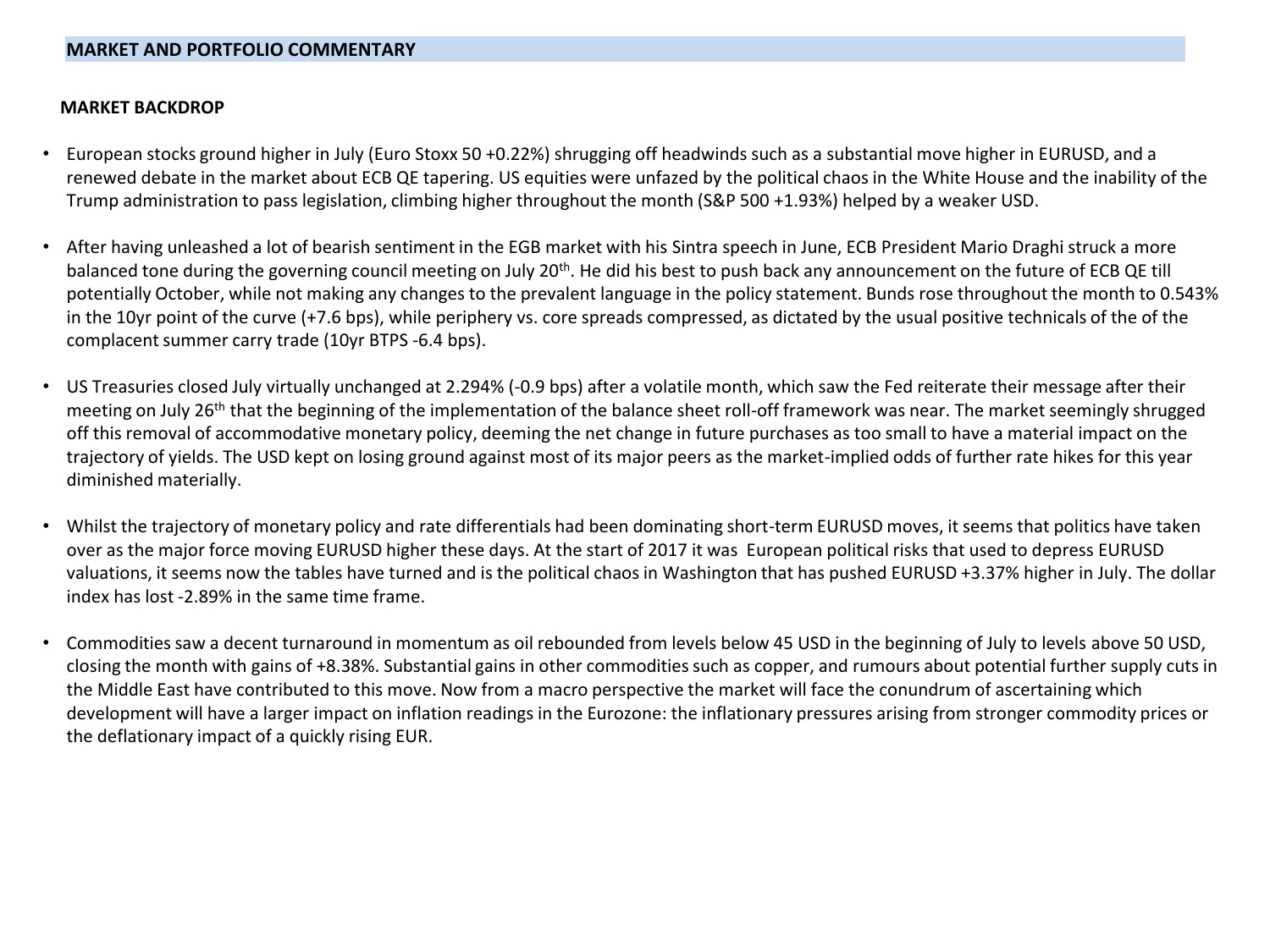## **PERFORMANCE AND RISK**

- July was a turn around month in terms of performance with the fund recovering 0.30% amid substantial dispersion across strategies
- Our risk stance continues to be very cautious and defensive, both in terms of strategy allocation and portfolio construction in which we have increased the overall liquidity levels
- We continued to prioritise allocation to short-term and more liquid exposures, reducing where possible directional positioning with the only exception of deeply idiosyncratic distressed or event-driven situations, or short-risk directional allocations to any assets that we have identified as particularly over-valued. As a result the Active, Relative Value and Macro strategies accounted for 50.2% of gross exposures and liquidity for 23.8%, with Micro Directional strategies only accounting for 6.22% of gross exposures.
- Overall performance was dominated by Deep Value which registered a 1.08% gain on the dividend payment of our Aernova investment and Macro strategies which benefitted from short-term tactical bullish positioning in EURUSD and early profit taking on bearish EGB positioning.
- The only notable negative contribution to performance came from Special Situations, which returned -0.74% in the month and within which we saw substantial dispersion. Once again our core positioning in CMS-linked legacy bank capital instruments, which continues to be one of our core and largest single-item contributions to risk brought substantial positive mark to market. Furthermore we see still more upside from these exposures and we expect our positions in legacy bank capital instruments issued by BFCM and Credit Agricole to have short-term catalysts ahead of their 2021 capital derecognition. These upside will likely come in the form of an exercise of "clean-up" calls (as at current levels tenders appear less likely and more ineffective) but even if the issuer does not exercise the calls they still also provide very cheap optionality to the portfolio in terms of any upticks in inflationary Eurozone pressures, which ultimately could also accelerate the decision to call of those securities irrespective of capital optimisation. Also in the event-driven world the adverse mark-to-market effect arising from the terms of the Bankia M&A deal on BMN stock have created a negative impact in our position. However we have now fully hedged the exposure equivalence in terms of Bankia shares with December (as the deal is scheduled to close then) puts, thus removing any further downside and keeping any remaining upside.
- All other buckets provided little in the way of performance with Active trading strategies producing a mere 6bps in terms of performance despite substantial (albeit very small in absolute notional terms and in terms of VaR) gross allocation. Lack of volatility, lower liquidity and lack of primary supply translated in much lower levels of profitability for the strategy.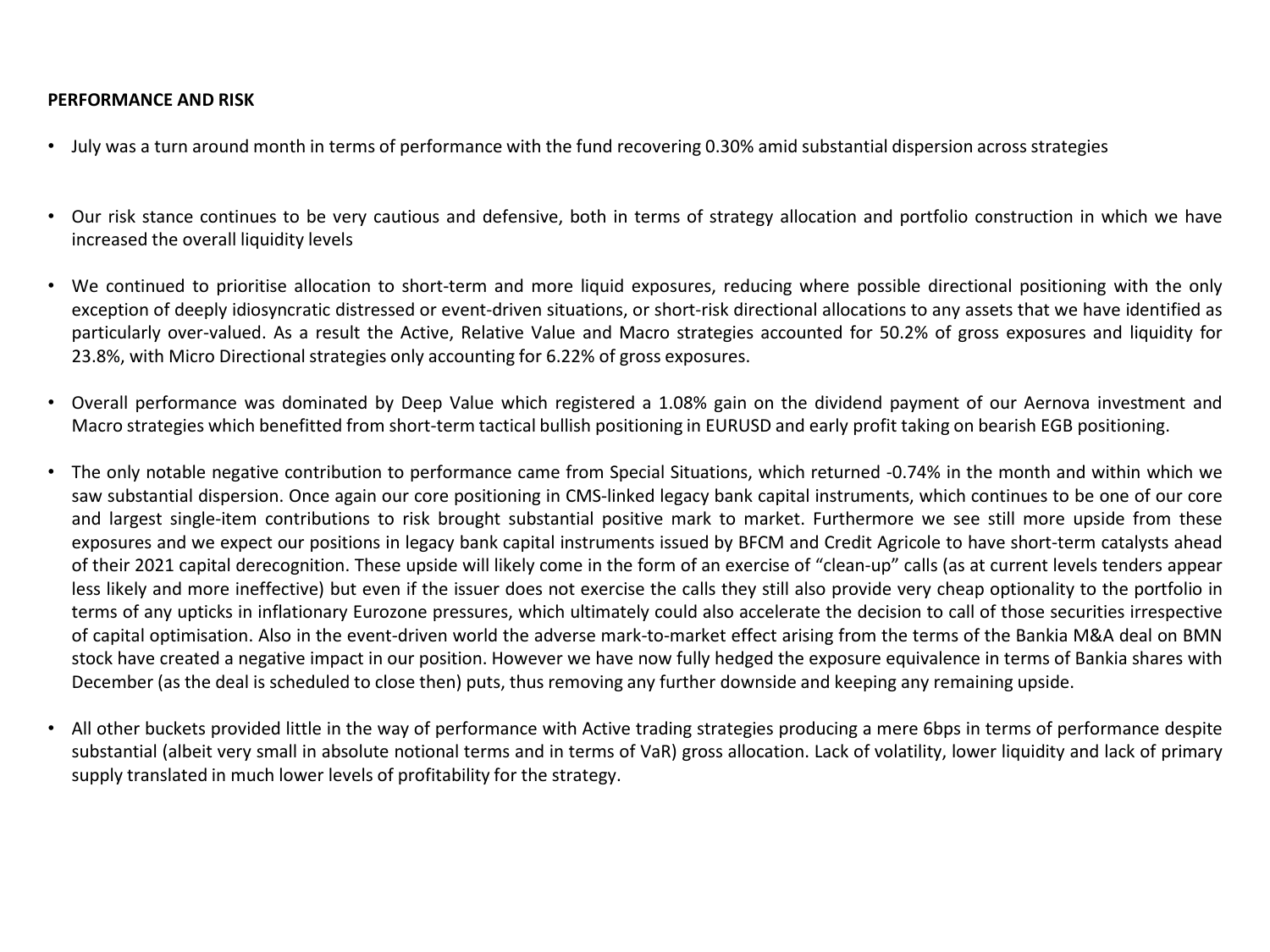## **INVESTMENT OUTLOOK**

Not a a lot has changed in our view of the world, although admittedly we have turned slightly more bearish as overall valuations crept up. One of the few exceptions to our general view of grossly over-valued assets is encapsulated in Thesis #4 which constitutes a new addition from the previous month. Otherwise the rest of the investment thesis below replicate those published in our June investment newsletter.

• **INVESTMENT THESIS 1:** Our main macro thesis that has informed investment decisions since the end of last year remains undented. We remain troubled by the levels of investor complacency in a market where equities look fully priced vs excessive monetary accommodation and asymmetrically positioned for a slip in the earnings season, whilst more worryingly, fixed-income values continue to hover exuberantly well above bubble territory. Whilst we acknowledge that we are likely to still experience some bullish short-term momentum purely derived from the last throes of over-accommodative monetary policies, and from a lack of new (although some of the existing ones should be worrying enough) political concerns, we also know by experience that market timing is a very imperfect science, and more importantly, in the words frequently (and apparently erroneously) attributed to John Maynard Keynes "markets can stay irrational longer that you can stay solvent.."

*INVESTMENT ACTION:* Our focus will remain on paying as little negative carry or implicit opportunity costs as possible whilst the abovementioned issues remain unresolved. We remain focused on an efficient selection of new shorts, as well as further deployment of RV ideas. We will keep overall net exposure at relatively low levels until we see catalysts for a correction fully apparent and obvious to the herds. We think that a "ECB tapering tantrum" is fully possible in the September meeting even if market consensus seems to be gathering around a September meeting announcement of a tapering process beginning in January 2018. Even if in theory incorporated into current valuations, market sentiment will remain fragile to the "T" word and we strongly believe that will not be a case of "sell the fact". We are thus currently exploring ways to express an increase in volatility around the ECB September meeting in both bonds, stocks and FX. We also continue to research optionality-driven trades expressing the (adverse) effect of tapering on peripheral EU government debt sustainability and corporate credit quality (and on the most levered European HY companies in particular).

• **INVESTMENT THESIS 2:** Overall levels of implied volatility remain stubbornly low across most asset classes by historic standards at a time when develop markets navigate the unchartered waters of unorthodox monetary policy withdrawal. Think of doctors putting a patient in an induced coma to treat a serious brain condition…you know that the recovery path is fraught with risk…The difference between medical science and monetary policy being that doctors have extensive experience with pentobarbital or similar drugs to induce a coma state in a critically ill patient, whilst central bankers lack the benefit of experience in terms of effects and risks related to QE exit

*INVESTMENT ACTION:* We will be selectively adding RV volatility strategies and in any case where the overvaluation is substantial and the time-decay not too prohibitive adding to outright long-vol positions. In particularly we are targeting to buy EM equity indices implied vol as it screens particularly cheap to other asset classes.